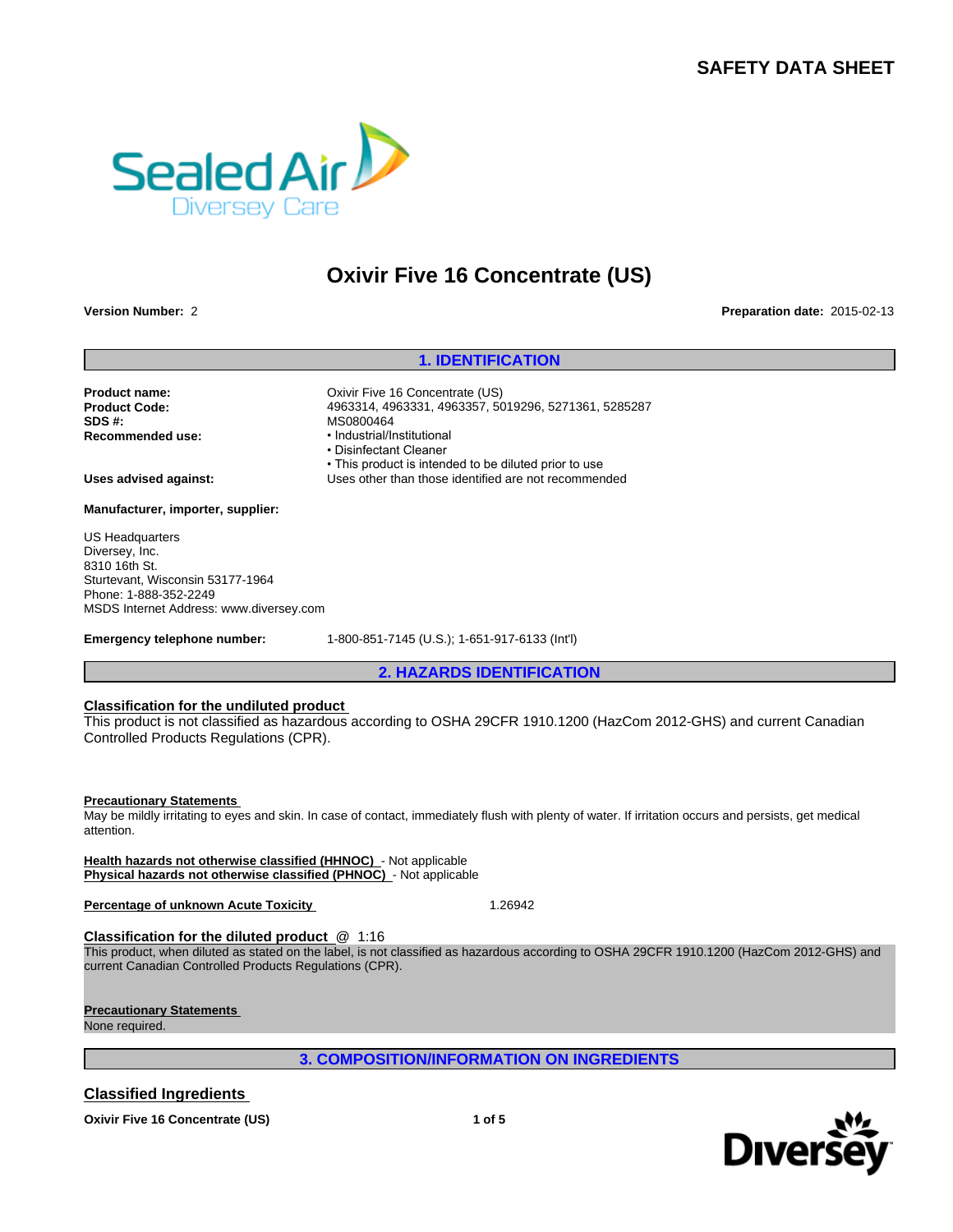| Ingredient(s)                   | CAS#       | Weight %    |
|---------------------------------|------------|-------------|
| Propylene glycol n-propyl ether | 1569-01-3  | $5 - 10%$   |
| Dodecylbenzene sulfonic acid    | 68584-22-5 | $5 - 10%$   |
| Ethoxylated linear alcohol      | 68439-45-2 | $5 - 10%$   |
| Hydrogen peroxide               | 7722-84-1  | $3\% - 5\%$ |
| Phosphoric acid                 | 7664-38-2  | $3\% - 5\%$ |

\*Exact percentages are being withheld as trade secret information

# **4. FIRST AID MEASURES**

# **Undiluted Product:**

**Eyes:** In case of contact, immediately flush with plenty of water. If irritation occurs and persists, get medical attention. Skin: In case of contact, immediately flush with plenty of water. If irritation occurs and persists, get medical attention. **Inhalation:** No specific first aid measures are required. **Ingestion:** Rinse mouth with water.

**Notes to physician:** Probable mucosal damage may contraindicate the use of gastric lavage.

**Most Important Symptoms/Effects:** No information available. **Immediate medical attention and special treatment needed** Not applicable. **Aggravated Medical Conditions:** None known.

# **Diluted Product:**

**Eyes:** Rinse with plenty of water If irritation occurs and persists, get medical attention. **Skin:** Rinse with plenty of water If irritation occurs and persists, get medical attention. **Inhalation:** No specific first aid measures are required **Ingestion:** Rinse mouth with water.

# **5. FIRE-FIGHTING MEASURES**

**Specific methods:** No special methods required<br> **Suitable extinguishing media:** The product is not flammable **Specific hazards:** 

The product is not flammable. Extinguish fire using agent suitable for surrounding fire.<br>Not applicable.

**Special protective equipment for firefighters:** As in any fire, wear self-contained breathing apparatus pressure-demand, MSHA/NIOSH (approved or equivalent) and full protective gear. **Extinguishing media which must not be used for safety reasons:** No information available.

# **6. ACCIDENTAL RELEASE MEASURES**

**Personal precautions:** Not relevant to the product itself. **Environmental precautions and clean-up methods:**

Use appropriate containment to avoid environmental contamination. Soak up with inert absorbent material. Sweep up and shovel into suitable containers for disposal. Keep in suitable and closed containers for disposal. Use a water rinse for final clean-up.

# **7. HANDLING AND STORAGE**

**Handling:** Avoid contact with skin, eyes and clothing. Do not taste or swallow. Avoid breathing vapors or mists. Use only with adequate ventilation. Remove and wash contaminated clothing and footwear before re-use. Wash thoroughly after handling. FOR COMMERCIAL AND INDUSTRIAL USE ONLY.

# **Storage:**

Protect from freezing. Keep tightly closed in a dry, cool and well-ventilated place. KEEP OUT OF REACH OF CHILDREN. **Aerosol Level (if applicable) :** Not applicable

# **8. EXPOSURE CONTROLS / PERSONAL PROTECTION**

# **Exposure Guidelines:** .

| Ingredient(s)                   | CAS #      | <b>ACGIH</b> | <b>OSHA</b> |
|---------------------------------|------------|--------------|-------------|
| Propylene givcol n-propyl ether | 1569-01-3  |              |             |
| Dodecylbenzene sulfonic acid    | 68584-22-5 |              |             |
| Ethoxylated linear alcohol      | 68439-45-2 |              |             |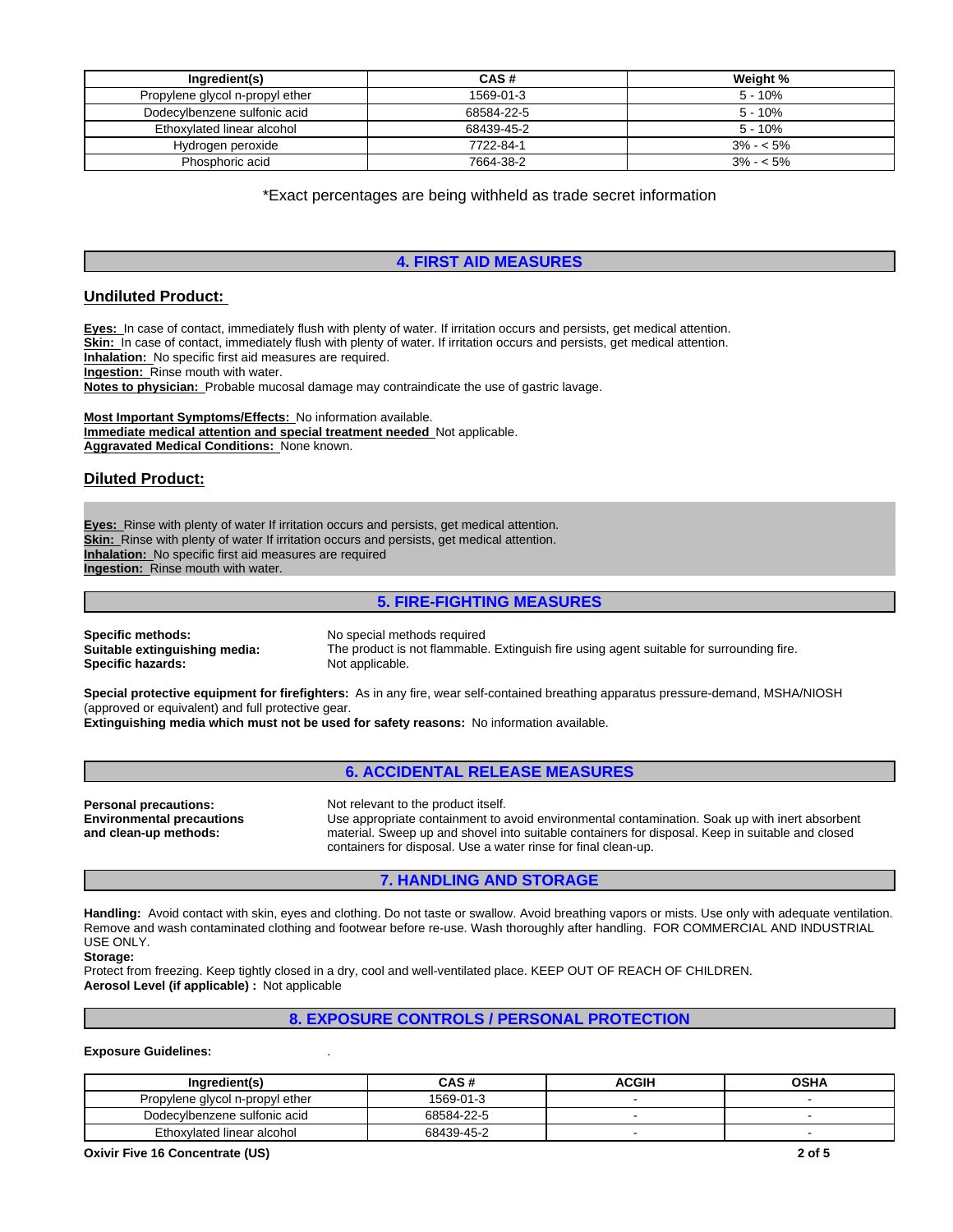| Hydrogen peroxide | 7722-84-1 | ppm (TWA)                                   | ppm (TWA)<br>$1.4 \text{ mg/m}^3$ (TWA) |
|-------------------|-----------|---------------------------------------------|-----------------------------------------|
| Phosphoric acid   | 7664-38-2 | 3 mg/m <sup>3</sup> (STEL,<br>$mg/m3$ (TWA) | $mq/m^3$ (TWA)                          |

# **Undiluted Product:**

**Engineering measures to reduce exposure:**

General room ventilation is adequate

| Eye protection:                | No personal protective equipment required under normal use conditions. |
|--------------------------------|------------------------------------------------------------------------|
| Hand protection:               | No personal protective equipment required under normal use conditions. |
| Skin and body protection:      | No personal protective equipment required under normal use conditions. |
| <b>Respiratory protection:</b> | No personal protective equipment required under normal use conditions. |
| <b>Hygiene measures:</b>       | Handle in accordance with good industrial hygiene and safety practice. |

# **Diluted Product:**

# **Personal Protective Equipment**<br>Eye protection:

No personal protective equipment required under normal use conditions. **Hand protection:** No personal protective equipment required under normal use conditions. **Skin and body protection:** No personal protective equipment required under normal use conditions. **Respiratory protection:** No personal protective equipment required under normal use conditions. **Hygiene measures:** Handle in accordance with good industrial hygiene and safety practice.

# **9. PHYSICAL AND CHEMICAL PROPERTIES:**

**Explosion limits: - upper:** Not determined **- lower:** Not determined **Physical State:** Liquid **Color:** *Color: Colorless*<br> **Evaporation Rate:** No information available **Color: Changing Color:** Characteristic **Evaporation Rate: No information available Odor threshold:** No information available. **Boiling point/range: Not determined Melting point/range: Not determined Melting point/range: Not determined Melting point/range: Not determined Autoignition temperature:** No information available **Solubility: Completely Soluble Solubility in other solvents:** No information available **Solubility: Completely Soluble Solubility in other solvents:** No information **Solubility in other solvents: No information available Density:** 8.66 lbs/gal 1.038 Kg/L **Vapor density:** No information available **Bulk density:** No information available **Bulk density:** No information available **Plash point:**  $> 200 \text{ }^{\circ}\text{F} > 93.3 \text{ }^{\circ}\text{C}$ <br> **Dilution Flash Point:**  $> 200 \text{ }^{\circ}\text{F} > 93.3 \text{ }^{\circ}\text{C}$ <br> **Dilution Flash Point:**  $> 200 \text{ }^{\circ}\text{F} > 93.3 \text{ }^{\circ}\text{C}$ <br> **Discosity:** No information available<br> **El Elemental Phosphorus: 1.314 % by wt. pH:** 1.0<br>**Dilution pH:** 1.9 @ 1:16 **Dilution <b>PH:** 1.9 @ 1:16 **Flammability (Solid or Gas):** Not applic **Metal Corrosion:** Not determined

**Decomposition temperature:** Not determined **Vapor pressure:** No information available. **Partition coefficient (n-octanol/water):** No information available **Flammability (Solid or Gas): Not applicable** 

\* - Title 17, California Code of Regulations, Division 3, Chapter 1, Subchapter 8.5, Article 2, Consumer Products, Sections 94508

# **10. STABILITY AND REACTIVITY**

**Reactivity:** Not Applicable Stability: Not Applicable Stability: **Hazardous decomposition products: Materials to avoid:** Oxidizing agents.<br> **Conditions to avoid:** Do not freeze. **Conditions to avoid:** 

The product is stable<br>Oxygen.

**11. TOXICOLOGICAL INFORMATION**

**Information on likely routes of exposure:**  Eye contact, Skin contact, Inhalation, Ingestion

# **Delayed, immediate, or chronic effects and symptoms from short and long-term exposure**

**Skin contact:** May be mildly irritating to skin. Symptoms may include redness and/or transient discomfort. **Eye contact:** May be mildly irritating to eyes. Symptoms may include redness, watering and/or transient discomfort. **Ingestion:** No information available. **Inhalation:** No information available. **Sensitization:** No known effects.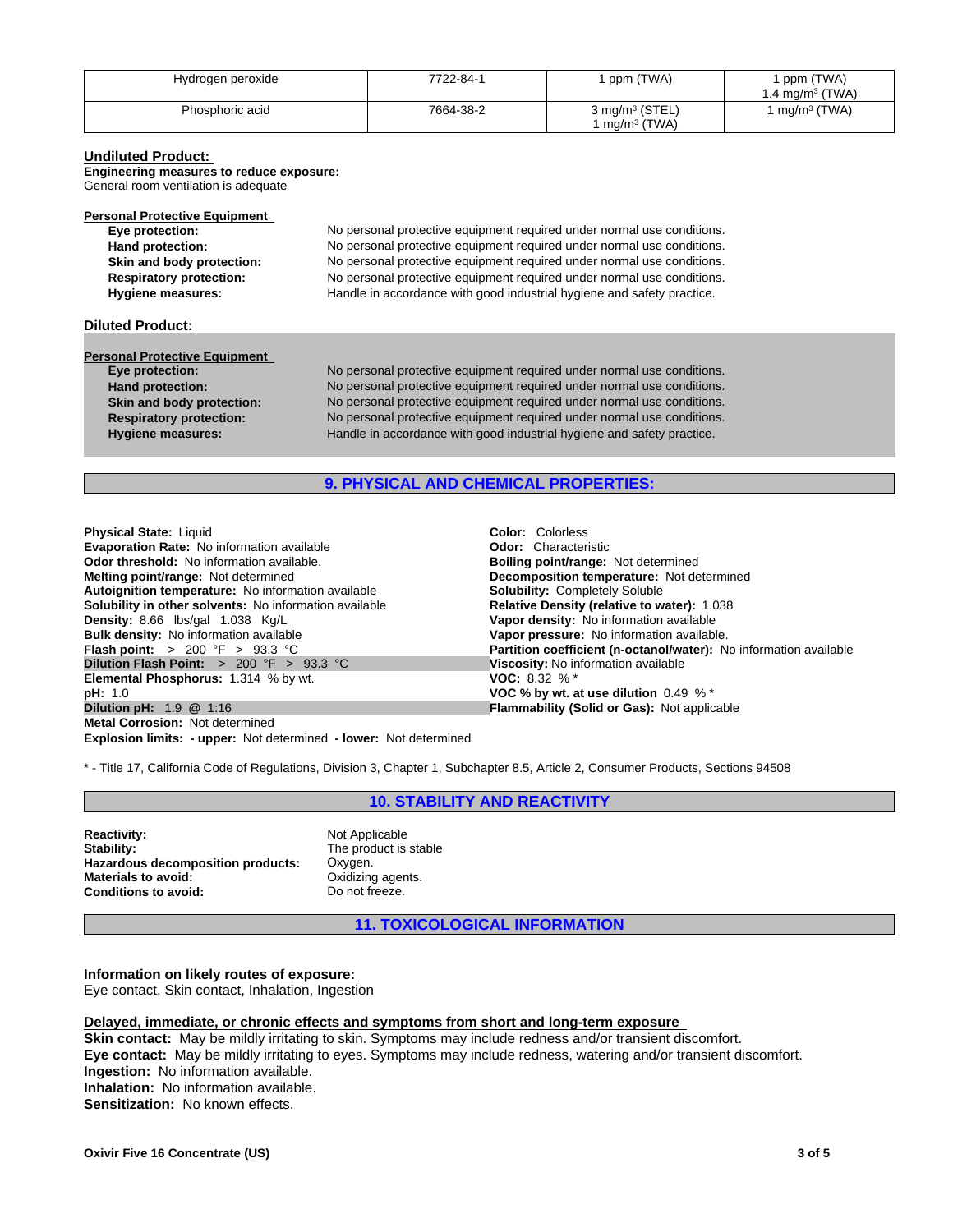**Numerical measures of toxicity ATE - Oral (mg/kg):** >5000 **ATE - Dermal (mg/kg):** >5000<br>**ATE - Inhalatorv. mists (mg/l):** >20 **ATE - Inhalatory, mists (mg/l):** >20 **ATE - Inhalatory, vapors (mg/l):** 47 **Percentage of unknown Acute Toxicity** 1.26942

# **12. ECOLOGICAL INFORMATION**

**Ecotoxicity:** No information available.

**Persistence and Degradability:** No information available.

**Bioaccumulation:** No information available.

**12. ECOLOGICAL INFORMATION<br>
13. DISPOSAL CONSIDERATIONS<br>
13. DISPOSAL CONSIDERATIONS<br>
de wastes are acutely hazardous. Improper disposal of excess pesticide, spray m<br>
sc anono be disposed of by use according to label inst Waste from residues / unused products:** Pesticide wastes are acutely hazardous. Improper disposal of excess pesticide, spray mixture, or rinsate is a violation of Federal Law. If these wastes cannot be disposed of by use according to label instructions contact your State Pesticide or Environmental Control Agency, or the Hazardous Waste reporesentative at the nearest EPA Regional Office for guidance. This product, as sold, if discarded or disposed, is a hazardous waste according to Federal regulations (40 CFR 261.4 (b)(4)). Dispose in compliance with all Federal, state, provincial, and local laws and regulations. This product, when diluted as stated on this MSDS, is a hazardous waste according to Federal regulations (40 CFR 261.4 (b)(4)). Under RCRA, it is the responsibility of the user of the product to determine, at the time of disposal, whether the waste solution meets RCRA criteria for hazardous waste. Dispose in compliance with all Federal, state, provincial, and local laws and regulations. **Contaminated Packaging:** Do not re-use empty containers. **3. DISPOSAL CONSIDERATIONS**<br> **e** wastes are acutely hazardous. Improper disposal of excess pesticide, spray mis cannot be disposed of by use according to label instructions contact your State Points reporesentative at the **15. REGULATORY INFORMATION**<br> **15. REFENDIMINY OF THE USED CONDUCTS OF CONDUCTS**<br> **14. TRANSPORT INFORMATION**<br>
Mat Library, only available through Internet Explorer, http://naextranet.diversey.com/<br> **15. REGULATORY INFORMA** 

**RCRA Hazard Class (undiluted product):** D002 Corrosive Waste RCRA Hazard Class (diluted product): D002 Corrosive Waste RCRA Hazard Class (diluted product):

**DOT/TDG/IMDG:** Please refer to the Diversey HazMat Library, only available through Internet Explorer, http://naextranet.diversey.com/dot/, for up to date shipping information.

**DOT (Ground) Bill of Lading Description:** DISINFECTANTS

# **IMDG (Ocean) Bill of Lading Description:** DISINFECTANTS

# **International Inventories at CAS# Level**

All components of this product are listed on the following inventories: U.S.A. (TSCA).

# **U.S. Regulations**

**EPA Reg. No. :** 70627-58

This chemical is a pesticide product registered by the United States Environmental Protection Agency and is subject to certain labeling requirements under federal pesticide law. These requirements differ from the classification criteria and hazard information required for safety data sheets (SDS), and for workplace labels of non-pesticide chemicals. The hazard information required on the pesticide label is reproduced below. The pesticide label also includes other important information, including directions for use.

CAUTION: Harmful if swallowed. Causes moderate eye irritation. Avoid contact with eyes or clothing. Wear chemical splash-proof goggles or face shield. Wash thoroughly with soap and water after handling and before eating, drinking, chewing gum, using tobacco or using the toilet.

**California Proposition 65:** This product is not subject to the reporting requirements under California's Proposition 65.

# **RIGHT TO KNOW (RTK)**

| Ingredient(s)                   | CAS #      | <b>MARTK:</b> | <b>NJRTK:</b> | <b>PARTK:</b> | RIRTK: |
|---------------------------------|------------|---------------|---------------|---------------|--------|
| Water                           | 7732-18-5  |               |               |               |        |
| Propylene glycol n-propyl ether | 1569-01-3  |               |               |               |        |
| Dodecylbenzene sulfonic acid    | 68584-22-5 |               |               |               |        |

# **Oxivir Five 16 Concentrate (US) 4 of 5**